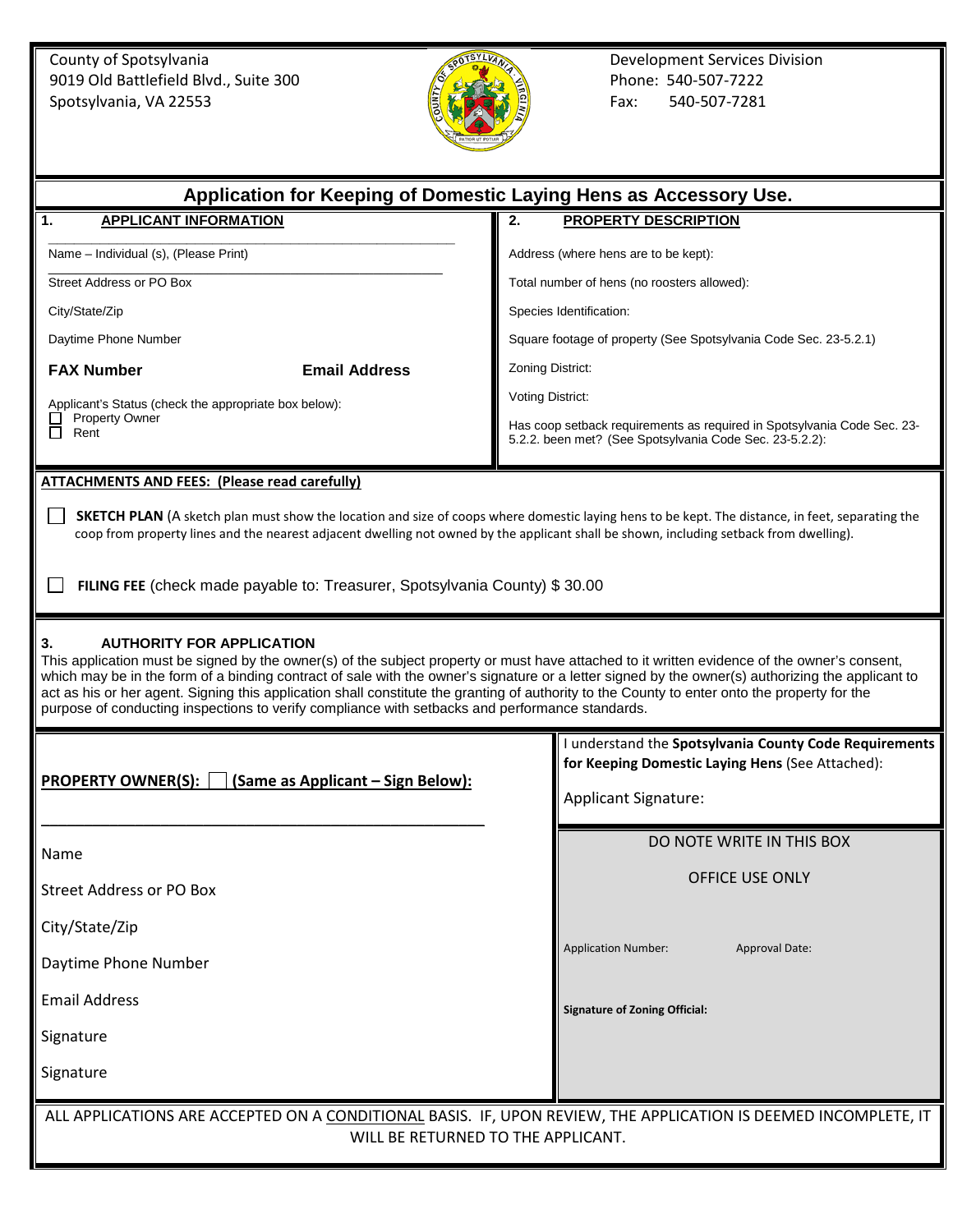# **SPOTSYLVANIA COUNTY CODE REQUIREMENTS FOR KEEPING OF DOMESTIC LAYING HENS IN R-1, R-2, R-3, R-R, V, PD-H, and A-2, A-3, Ru, R-A, PRR ZONING DISTRICT LOTS UNDER 5 ACRES.**

# **CHAPTER 23. ZONING**

## **ARTICLE 2. – RULES OF CONSTRUCTION**

#### **Sec. 23-2.1.4. - Definitions.**

*Chicken coop* includes any fully enclosed and covered hen house, and associated run space providing a predator resistant shelter that is thoroughly ventilated, provides adequate sun and shade and all season protection from the elements, designed to be easily accessed and cleaned where poultry and/ or chicken lives.

*Chicken tractor means* a movable fully enclosed structure commonly used for pastured chickens who graze on fresh grass daily. The tractor is moved every day or week as needed for the chickens to have fresh grass underneath them. Chicken tractors can be used as permanent or temporary housing for chickens; and are considered a type of *chicken coop*.

*Domestic laying hens* include any varietal of egg laying chicken, either fertile or barren.

## **ARTICLE 4. DEVELOPMENT REVIEW PROCEDURES**

## **DIVISION 1. REQUIRED PERMITS AND APPROVALS; FEES**

## **Sec. 23-4.1.1. Required permits and approvals.**

(j) *Coop certificate.* A coop certificate shall be obtained from the county and in accordance with the procedures set out in division 14 of this chapter before domestic laying hens may be kept as permitted in the R-1, R-2, R-3, R-R, VR, PD-H, and A-1, A-2, A-3, Ru, R-A lots under 5 acres.

## **DIVISION 14. COOP CERTIFICATE FOR KEEPING OF DOMESTIC LAYING HENS**

#### **Sec. 23-4.14.1. - Definitions.**

*Chicken coop,* as defined in Sec. 23-2.1.4. - Definitions.

*Domestic laying hen, as* defined in Sec. 23-2.1.4. - Definitions.

## **Sec. 23-4.14.2.. - Certificate—Required.**

It shall be unlawful for any person to own domestic laying hens as permitted in the R-1, R-2, R-3, R-R, PD-H, and A-2, A-3, Ru, R-A, PRR lots under 5 acres in the county, unless such person has secured a valid coop certificate for the housing of such domestic laying hens in accordance with the provisions of this article. Such certificate is not required in A-2, A-3, Ru, R-A, PRR lots over 5 acres where agricultural uses including but are not limited to the keeping of domestic laying hens, are permitted.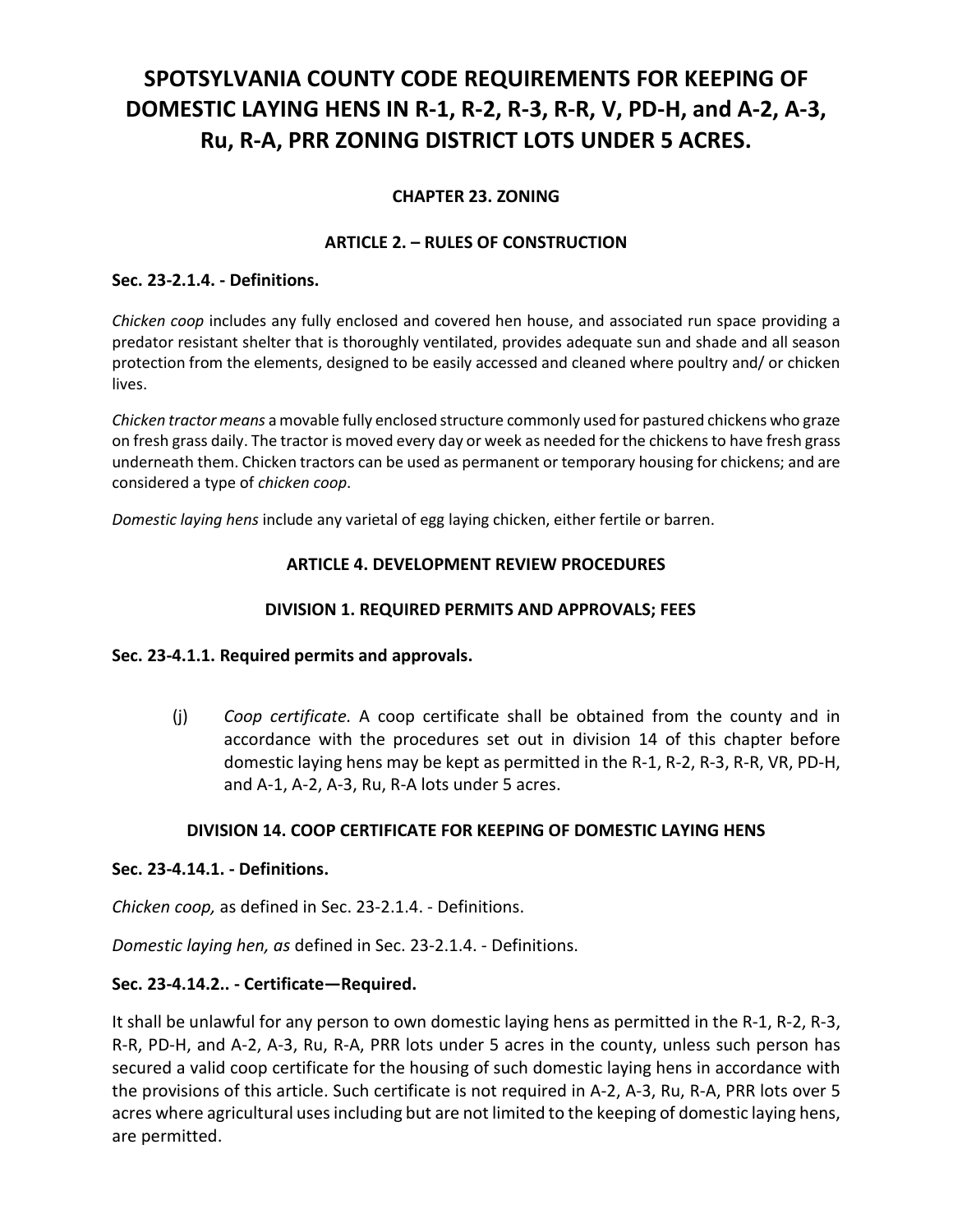## **Sec. 23-4.14.3. - Same—Duration, scope and conditions.**

- (a) Any coop certificate issued in accordance with this article shall be valid from approval date.
- (b) Only one (1) certificate shall be issued for any single address or household.
- (c) All certificates issued in accordance with this article shall be subject to the following:

(1) Coop certificate requirements for keeping domestic laying hens in section 23-4.14; section 23 5.2, Accessory structures; section 23-5.3, Accessory uses; [chapter 13,](https://library.municode.com/va/spotsylvania_county/codes/code_of_ordinances?nodeId=COCO_CH13NU) nuisances; and performance standards located in *chapter 4*, article I, Animals and fowl in general.

# **Sec. 23-4.14.4. - Same—Application. – Fee**

(a) There shall be an application review and onsite inspection fee associated with securing a required coop certificate for the keeping of domestic laying hens;

(b) Any person seeking a coop certificate shall complete an application provided by the department of zoning including the following:

(1) Applicant identification including name, address, phone number, email address (if applicable), applicant status (renter or owner);

(2) Authority for Application must be signed by the owner(s) of the subject property or must have attached to it written evidence of the owner's consent, which may be in the form of a binding contract of sale with the owner's signature or a letter signed by the owner(s) authorizing the applicant to act as his or her agent. Signing this application shall constitute the granting of authority to the County to enter onto the property for the purpose of conducting inspections to verify compliance with setbacks and performance standards.

(3) Property description including zoning district, lot area, number of domestic laying hens to be kept, species, corresponding square footage of coop, location of coop and coop setbacks;

- (4) Attachments:
	- (a) A sketch plan must show the location and size of coops where chickens will be kept. The distance, in feet, separating the coop from property lines and the nearest adjacent dwelling not owned by the applicant shall be shown, including setback from dwelling.
- (5) Signed acknowledgement of receipt of and domestic laying hen standards .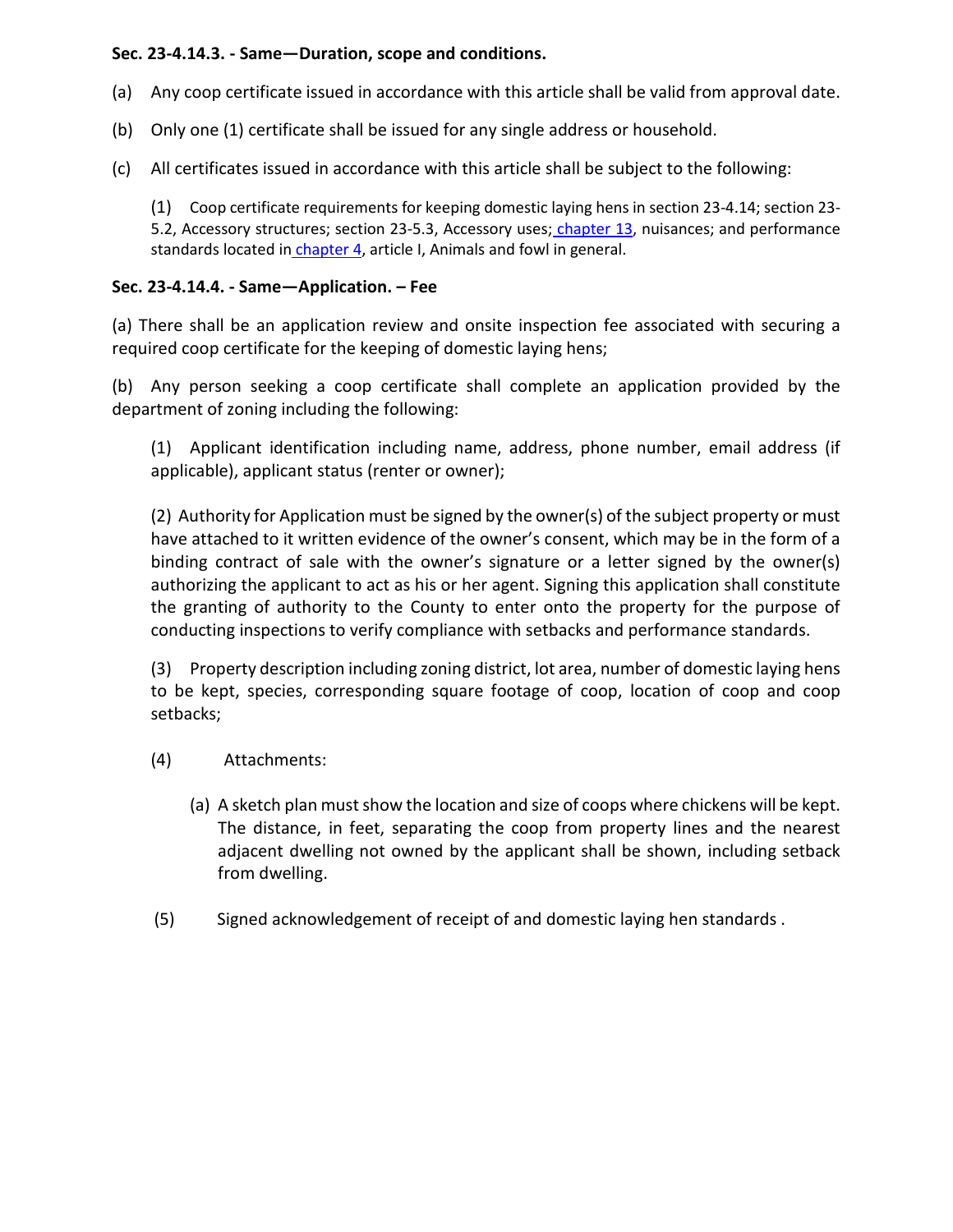#### **ARTICLE 5. – GENERAL DEVELOPMENT STANDARDS**

## **DIVISION 2. - ACCESSORY STRUCTURES**

### **Sec. 23-5.2.2. – Development standards; Use limitations.**

(4) Keeping of *domestic laying hens* as permitted in accessory uses [section 23-5.3.2](https://library.municode.com/va/spotsylvania_county/codes/code_of_ordinances?nodeId=COCO_CH23ZO_ART5GEDEST_DIV3ACUS_S23-5.3.2DESTUSLI) shall be limited to a permanent confinement within a chicken coop constructed to provide at least three (3) square feet of roost space per chicken in the coop with an additional five (5) square feet of run space per hen;

(a) All feed for the keeping of domestic laying hens shall be kept in a secure container or location in order to prevent the attraction of rodents and other animals;

(b) In addition to the requirements in this section, keeping of *domestic laying hens* shall also be subject to: Coop certificate for keeping domestic laying hens in section 23-4.14; section 23-5.3, Accessory uses; [chapter 13,](https://library.municode.com/va/spotsylvania_county/codes/code_of_ordinances?nodeId=COCO_CH13NU) Nuisances, and performance standards located in chapter 4, article I, Animals and fowl in general.

## **Sec. 23-5.2.3. - Location regulations.**

(6) All *chicken coops* and *chicken tractors* as permitted in the R-1, R-2, R-3, R-R, V, PD-H, and A-2, A-3, Ru, R-A, PRR lots under 5 acres where the keeping of *domestic laying hens* are permitted shall be located behind the primary structure (outside of the side yard), or ten (10) feet from adjoining property lines not owned by the applicant, whichever is greater, and thirty-five (35) feet from any dwelling located on a property not owned by the applicant. Additionally:

(a) no such structure in any instance within the zoning districts as specified above shall be located in a resource protection area (RPA) or storm drainage area that would allow fecal matter to enter any storm drainage system, water body or stream.

## **ARTICLE 5. – GENERAL DEVELOPMENT STANDARDS**

#### **DIVISION 3. - ACCESSORY USES**

#### **Sec. 23-5.3.2. - Development standards; use limitations.**

In addition to the use limitations applicable in the zoning district in which located, accessory uses shall be subject to the following use limitations:

(f) Keeping of domestic laying hens shall be permitted in R-1, R-2, R-3, R-R, V, PD-H, and A-2, A-3, Ru, R-A, PRR zoned lots, subject to the following:

(1) Keeping of domestic laying hens on lots in the R-1, R-2, R-3, R-R, V, PD-H districts, and A-2, A-3, Ru, R-A, PRR lots under five (5) acres shall be limited to a minimum of two (2) hens at one (1) time for lots upon which the dwelling is located up to five thousand (5,000) square feet, and then no more than one (1) additional hen per additional two thousand five hundred (2,500) square feet of lot area upon which the dwelling is located, not to exceed a maximum of six (6) hens. Additionally, keeping of domestic laying hens on such lots shall be subject to the following:

(i) No person shall keep any rooster;